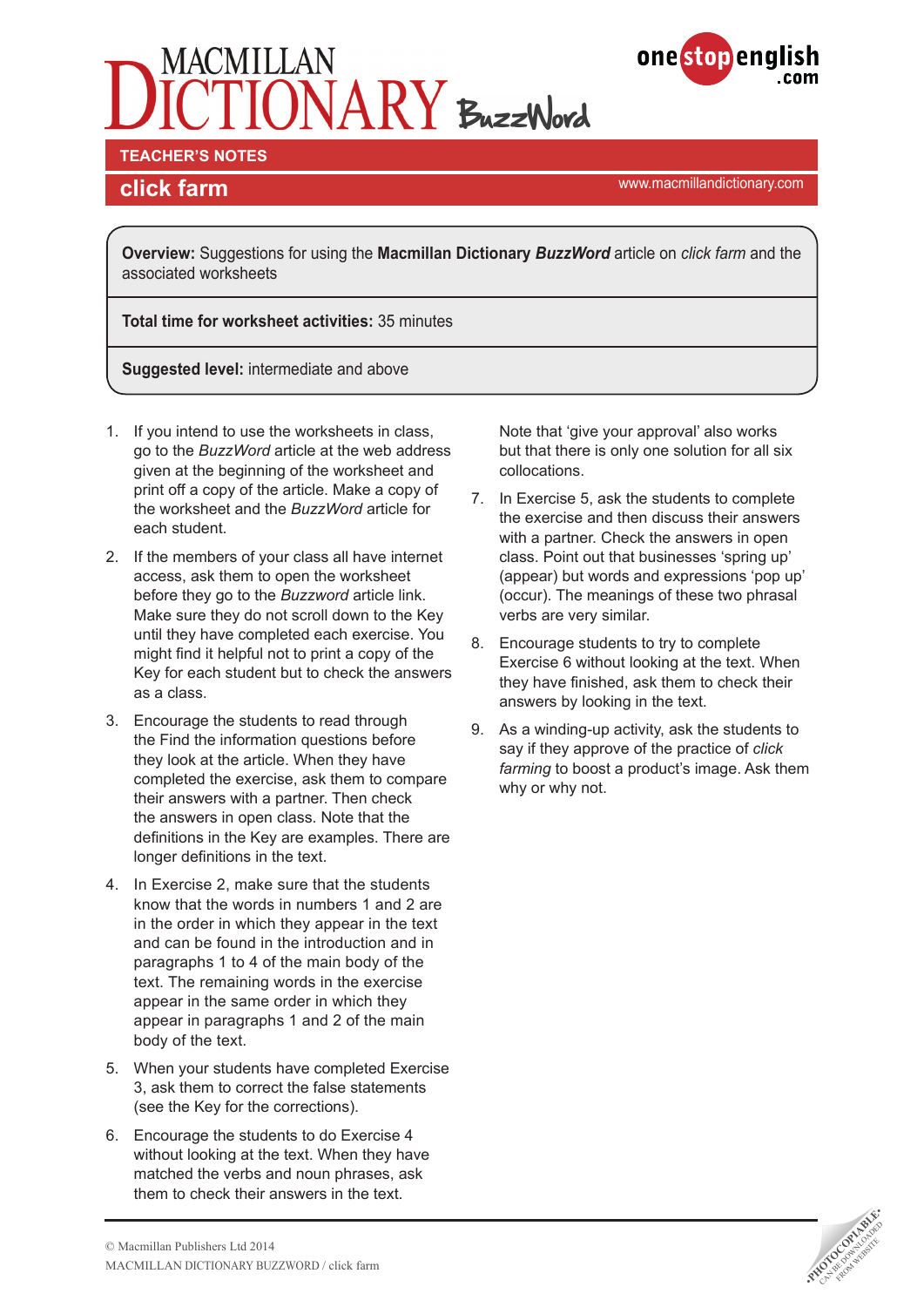



**click farm click** farm **click** farm **click** farm **click farm click** *click* **farm c** 

Go to the **Macmillan Dictionary** *BuzzWord* article at: <http://www.macmillandictionary.com/buzzword/entries/click-farm.html>

# **1 Find the information**

#### **Read the** *BuzzWord* **article on the word** *click farm* **and answer the questions.**

- 1. What is a *click farm*?
- 2. How many consumers regularly check ratings and reviews before they choose to buy something online?
- 3. What is a *sweat shop*?
- 4. How much do workers typically earn for generating 1,000 'likes'?
- 5. When was the expression *click fraud* first used?
- 6. What is the secondary meaning of the word *farm*?

## **2** Find the word

**Look in the text and find the words that match the definitions. The first letters of the words are given. The answers to numbers 1 and 2 can be found in the introduction and in the first four paragraphs of the main part of the text. The answers to numbers 3 to 6 can be found in the first two paragraphs of the main part of the text.**

- 1. three verbs which all mean *to increase* i equal only equal to the equal on the equal on the equal on the equal on the equal on the equal on the equal on the equal on the equal on the equal on the equal on the equal on
- 2. two adjectives which mean *not real, although pretending to be real* b \_\_\_\_\_\_\_\_\_\_, p
- 3. a three-word noun phrase meaning *a reaction that shows you like something such as a plan or idea, or that you will accept it* t\_\_\_\_\_\_\_\_\_\_\_\_\_\_\_ t\_\_\_\_\_\_\_\_\_\_\_\_\_\_\_-u\_\_\_\_\_\_\_\_\_\_\_\_\_\_\_

4. an adjective meaning *present everywhere* u\_\_\_\_\_\_\_\_\_\_\_\_\_\_\_

- 5. a verb meaning *to do or cause something that has a very powerful or harmful effect* u\_\_\_\_\_\_\_\_\_\_\_\_\_\_\_
- 6. an adjective meaning *willing to do things that are unfair, dishonest or illegal* u\_\_\_\_\_\_\_\_\_\_\_\_\_\_\_

## **3 Comprehension check**

#### **Are these statements true (T) or false (F) according to the text?**

- 1. 'Likes', 'stars' and other visible representations of approval may be the product of a *click farm.*
- 2. People working on *click farms* only work at night.
- 3. There are thousands of *click farms* around the world.
- 4. Most *click farms* are in South America.
- 5. If you use the term *click farmer*, you are critical of people who run *click farms*.
- 6. The term *click fraud* appeared before the term *click farm*.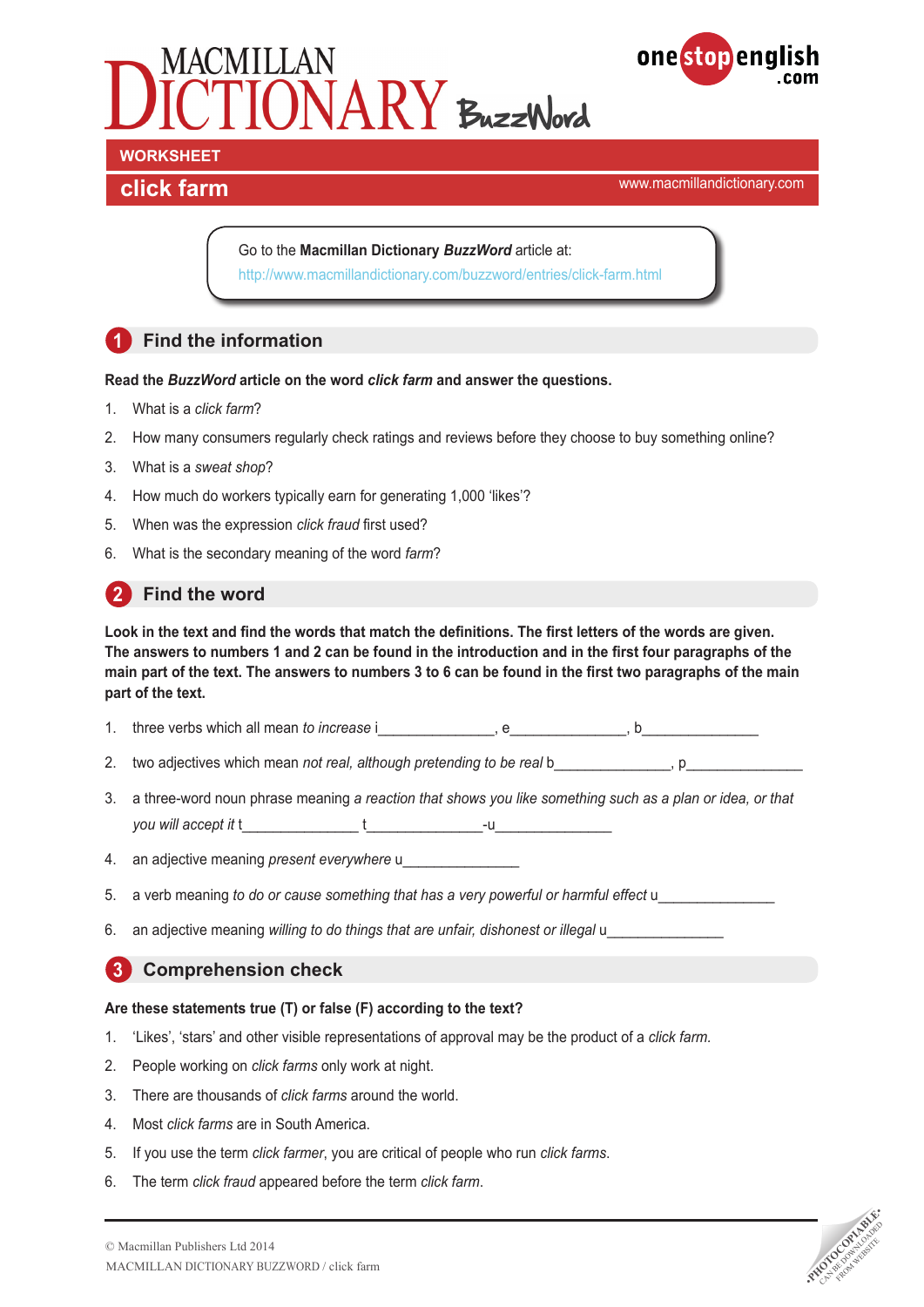



**click farm click** farm **click** farm **click** farm **click farm click farm click farm c** 

#### **4 Collocations**

**Match the verbs in the left-hand column with the nouns or noun phrases in the right-hand column.**

- 
- 1. give a. a comment
- 2. pursue b. your approval
- 3. maximize c. someone's advice
	-
- 4. retweet **d.** a leisure activity
- 5. accept e. profit
	-
- 6. register **6.** register **f.** the thumbs-up
- **5** Phrasal verbs

#### **Match the phrasal verbs from the text with their meanings.**

- 1. go ahead **a.** to try to stop someone from doing something harmful 2. spring up b. to end something bad or unpleasant by taking strong and determined action 3. fight back c. to occur suddenly 4. sniff out **d.** to appear suddenly and quickly
- 5. stamp out e. to start or continue to do something
- 6. pop up f. to discover something

#### **6 More words and expressions**

**Complete the definitions using the words and expressions from the text.** 

|    | pejorative<br>toil                           | in the wake of<br>seal of approval                                                           | shed-load<br>needy |
|----|----------------------------------------------|----------------------------------------------------------------------------------------------|--------------------|
| 1. |                                              |                                                                                              |                    |
| 2. | or like it.                                  |                                                                                              |                    |
|    |                                              | 3. If something happens example is something else, it happens after it or as a result of it. |                    |
|    |                                              |                                                                                              |                    |
|    | or something.                                | 5. A COLLECT 2007 Word or phrase expresses criticism or a bad opinion of someone             |                    |
| 6. | $To$ and the set of $\sim$<br>physical work. | is to work very hard doing something difficult and tiring, especially                        |                    |